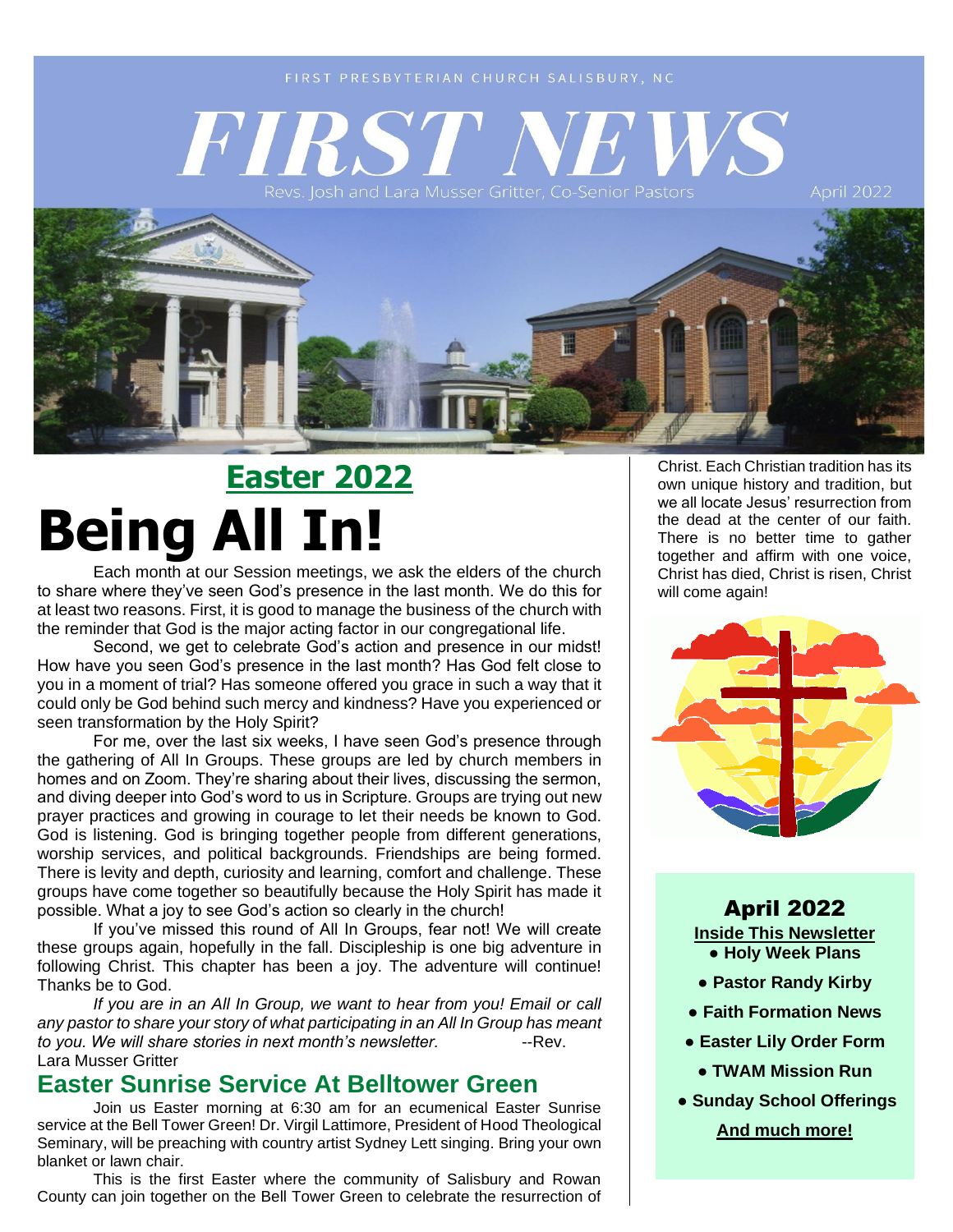# April 2022

## **Congratulations To:**

- Steve and Donna Thomas on the birth of their grandson, Lew Clarke Thomas on Feb. 18. Lew's parents are Dallas and Alisha Thomas and his siblings are Austin and Taylor.
- John and Anne Cave on the birth of their granddaughter, Carson Nayvie Cave, on March 4. Carson's parents are Major Clark and Taylor Cave.
- Carol and Acey Worthy, on the birth of their greatgrandson, Colton John Schacherer. Colton's parents are Merissa and Dan Schacherer

## **Our Sympathy To:**

- Glenn Thomason and family on the death of his sister-in-law, Clara Thomason
- Doug Lawrence on the death of his mother, Rebecca Norman Lawrence.

#### **Service of Interment for Rev. Dr. Albert J.D. Aymer, President Emeritus**

**Date:** April 7, 2022 **Time:** 1:00 pm **Location:** Hood Theological Seminary, Albert J.D. Aymer Center for Spiritual Growth and Ministerial Formation



**All are highly encouraged to wear face coverings.**

#### **A Letter of Appreciation**

Dear Church Family,

I want to thank you for all you have done to bless me with your love and goodness. Thank you for your thoughts and prayers, your kind words, the flowers, the "blue cards," the telephone calls, and the notes and letters. I am thankful for what the Blessing Bunch has done. I will always be grateful for all that First Presbyterian Church means to me. God bless you!

With love, your sister in Christ, Jan Lewis

#### **Blessing Bunch Card Writers**

Do you like staying in touch with other members of First Pres? Blessing Bunch needs YOU!

Let Libby Fowler (johnsons@carolina.rr.com) know you are interested in helping. The Blessing Bunch writes notecards to those on our weekly prayer lists. We send our sympathy, love, encouragement, and congratulations to those listed on our Joys and Concerns list.

No experience is necessary. You will receive a list of names with addresses by email every few weeks. Write a notecard and mail it. That is all it takes! This vital ministry brings joy and comfort to those receiving cards. We look forward to hearing from you.

#### **Apply For Scholarships**

FPC offers three scholarships to our active members graduating high school and one for our active member undergrad students. Forms can be found on the church website under the **[Policies & Forms –](https://www.salisburyfirstpres.org/youth-forms) Youth [Forms tab.](https://www.salisburyfirstpres.org/youth-forms)** High school seniors will also receive a packet in the mail. All forms and supporting documents are due to the Business Administrator **no later than Friday, April 29**. Applications can be mailed or dropped in the mail slot in the Fisher St. door.

### **Tell Us About Your Grad!**

Parents of High School, College, and Grad Students: We like to list all of our graduating members here at First Pres in our newsletter and bulletin. We want to celebrate their successful milestone with them. Please call or email Christine (cmowery@salisburyfirstpres.org) in the church office with your graduate's name, school, and degree, if applicable. We need this information no later than April 15!

#### **Library Note**

The Church Library is accepting donated books at this time.

#### **JOY Outing**

JOY (Just Older Youth) will meet for lunch on Wednesday, April 13, at 11:30 at Go Burrito. Let Christine in the office know you will be attending by April 6.

#### **Dedication of New Funeral Pall**

The use of funeral palls dates back to the Middle Ages. They represent the burial cloth that covered the body of Jesus. They also symbolize the baptismal garments, reminding us that we all belong to Christ.

At First Presbyterian Church, a coffin is draped with a white pall inscribed with a cross. The ritual of placing a pall echoes the words of Romans 6:4, "Therefore we have been buried with him by baptism into death, so that, just as Christ was raised from the dead by the glory of the Father, so we too might walk in newness of life."

With the change of burial customs in recent years, the church realized the need to add a pall for urns to its collection of Altar Linens for use at funerals. The new pall for use with urns is given by Sue Weddington to honor Bob and Margaret Harris, who have been her (and Lin's) neighbors for more than 30 years. They have been and are a wonderful example of Christian friends and disciples, living their faith and beliefs daily.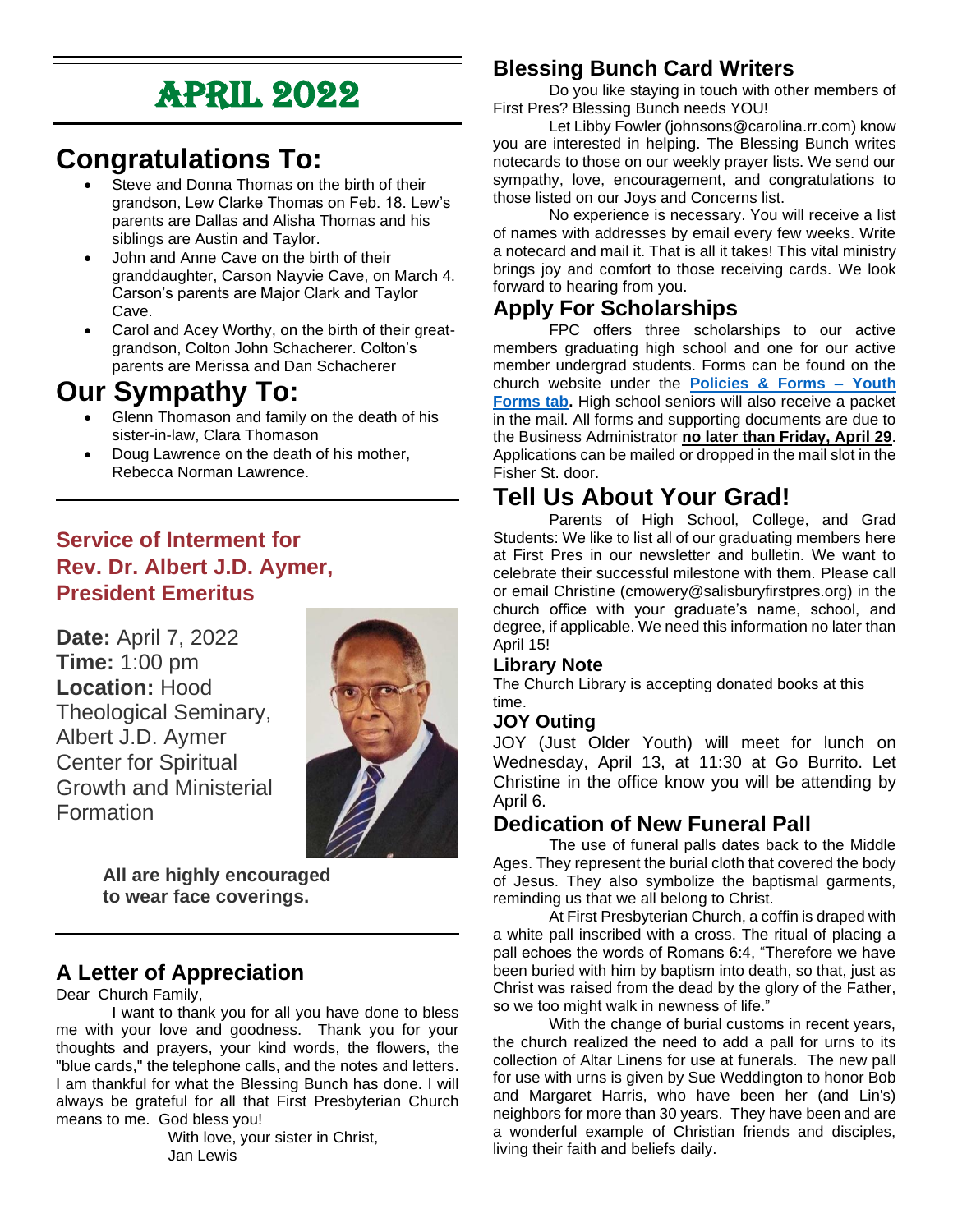#### **The Culmination of Confronting Jesus: Holy Week 2022**

There is no greater confrontation in the history of the world than the confrontation between Jesus and the powers of sin and death on the cross. That's a bold statement given current events, so allow me to say it again: There is no greater confrontation in the history of the world than the confrontation between Jesus and the powers of sin and death on the cross.

Many think God confronting us for our sinfulness is the major conflict in history, but even greater is God's takedown of the powers of sin and death on the cross. Where evil thought it was killing Jesus, defeating God, and

silencing the Holy Spirit, the Triune God knew otherwise. By submitting to the powers of sin and death, Jesus breaks their power by revealing it has no ultimate authority.

As we move through Lent, studying stories in the gospel of Luke where adversaries confront Jesus and Jesus confronts us with the gospel, we are preparing for this ultimate confrontation. We hope



you will join us this Holy Week as we move through the events of Jesus' final acts of defeat.

We will be celebrating communion in a special way and following Jesus to the cross on Maundy Thursday at 7:00 pm in the Sanctuary. Then Easter Sunday, we will celebrate Christ's victory over sin and death and the promise of new life. We will have 8:30 Easter Worship in Lewis Hall; 9:45 butterflies, flowering of the cross, and Feed the Fish in the courtyard; 11:00 Easter Worship in the Sanctuary. Join us!

#### **From Pastor Randy… Listening in a Healing Way**

*"Hospitality consists in a little fire, a little food, and an immense quiet." Ralph Waldo Emerson*

There is a wonderful little book by James E. Miller with the intriguing title, "Listening in a Healing Way." I discovered it working with Stephen Ministers in the church. Listening in a healing way is the primary activity of Stephen Ministers, but it is not restricted to them. It is an activity that is fundamental to all the body of Christ. In Romans, Paul calls to "rejoice with those who rejoice, weep with those who weep." In order to do that, we have to begin by listening.

Miller describes such listening this way: "When you have chosen to listen to another in a healing way, you carry no expectation that the attention will shift to you. You dedicate yourself to concentrating on the other's words, the other's issues, and the other's life.

You place upon center stage the development, the wellbeing, and the wholeness of the one who has turned to you." For some of us, it comes naturally. For others, it takes a lot of work. For all of us, it is possible.

As we come out of the pandemic, the Congregational Connections Committee is aware that it may have been a while since folks experienced someone willing to listen. Masking, social distancing, and quarantines have impeded face-to-face listening, if not eliminated it at times. Since vaccines were available, we have been delivering flowers and connecting with people as best we can, but there are still gaps. As we move into what we hope is a new phase of the pandemic, we are gathering people who are willing to listen in hopes of increasing our visitation in the church.

If you are willing to be such a listener or simply want to learn more about what we are doing, we would love to hear from you. You may contact Randy Kirby at the church office or Andrea Bullock on behalf of the committee.

*"No one is so rich that they do not need another's help; no one so poor as not to be useful in some way to others, and the disposition to ask assistance from others with confidence, and to grant it with kindness, is part of our very nature." --Pope Leo XIII* ---Dr. Randy Kirby

#### **Retreat! Retreat!**

SAVE THE DATE: You are invited to a churchwide retreat August 26-28 at Camp Caraway and Conference Center!

Christ's promise of new life is a promise to be recreated by God. Life is busy. We are always plugged in. It can be so hard to connect with each other and even harder to connect with God. Come away this fall with your faith family on this churchwide retreat to experience re-creation in Christ. There will be time to unplug and connect with each other, learn and grow together, time to laugh and play together, time to worship and sing together.

Many have spoken fondly of churchwide retreats in the past. We hope you will save the date and make a plan to prioritize this set-apart weekend with your faith family. It's. going. to. be. a. blast.

*We are creating a planning team for this retreat. If you have any interest in this ministry, contact Pastor Lara. lmussergritter@salisburyfirstpres.org*

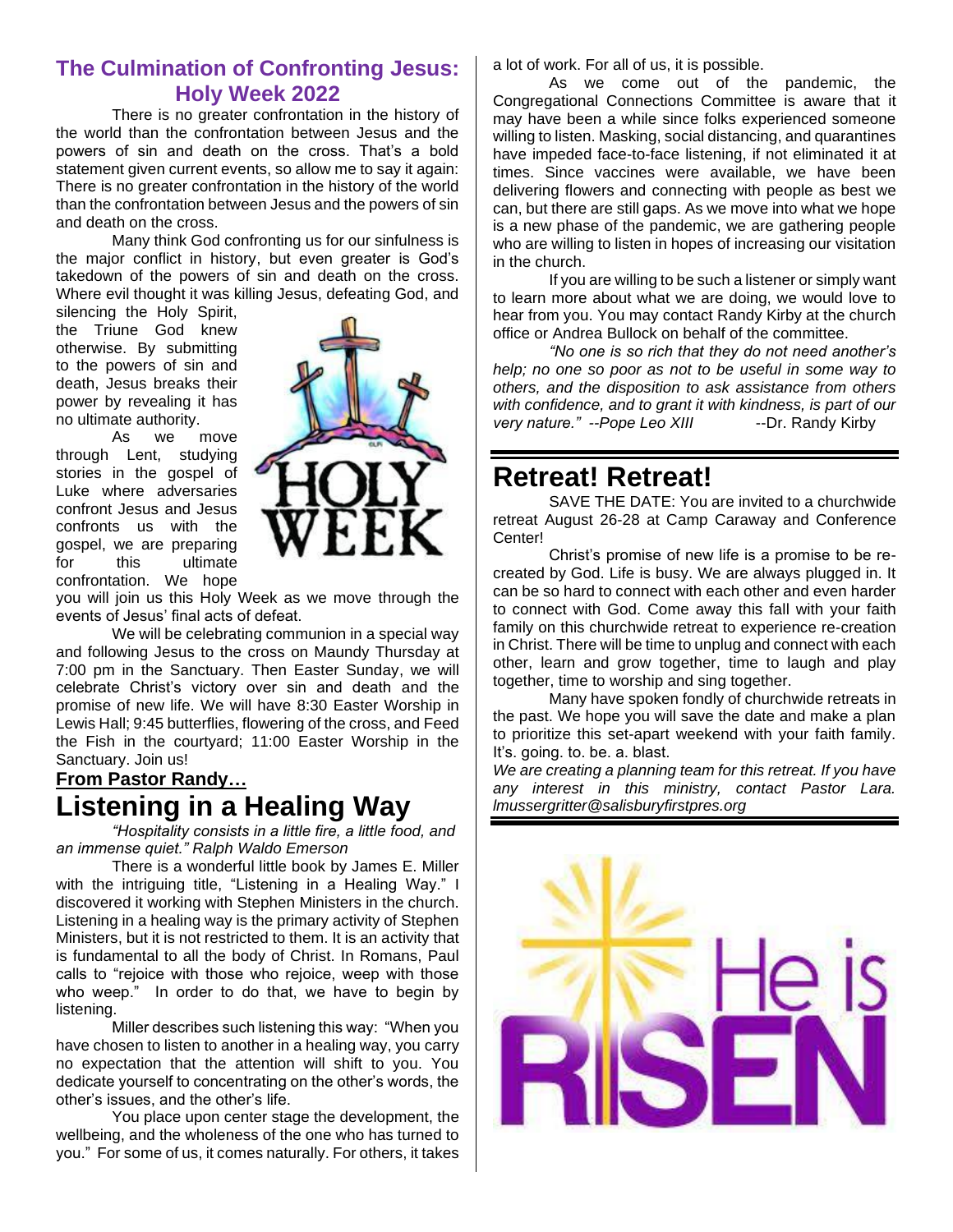

In Memory & Love of Julie Steele

# 5K Run and Walk ½ Mile Superhero Fun Run

**First Presbyterian Church Downtown Salisbury** 

# **Friday, April 29th 2022 ½ Mile Superhero Fun Run 7:30pm 5K Run & Walk 8:00pm**

Register online at



Printable registration brochures available on-line at: www.salisburyrowanrunners.org [www.salisburyfirstpres.org](http://www.salisburyfirstpres.org/) *"The Fastest 5K in Town"*

**David Freeze, SRRC**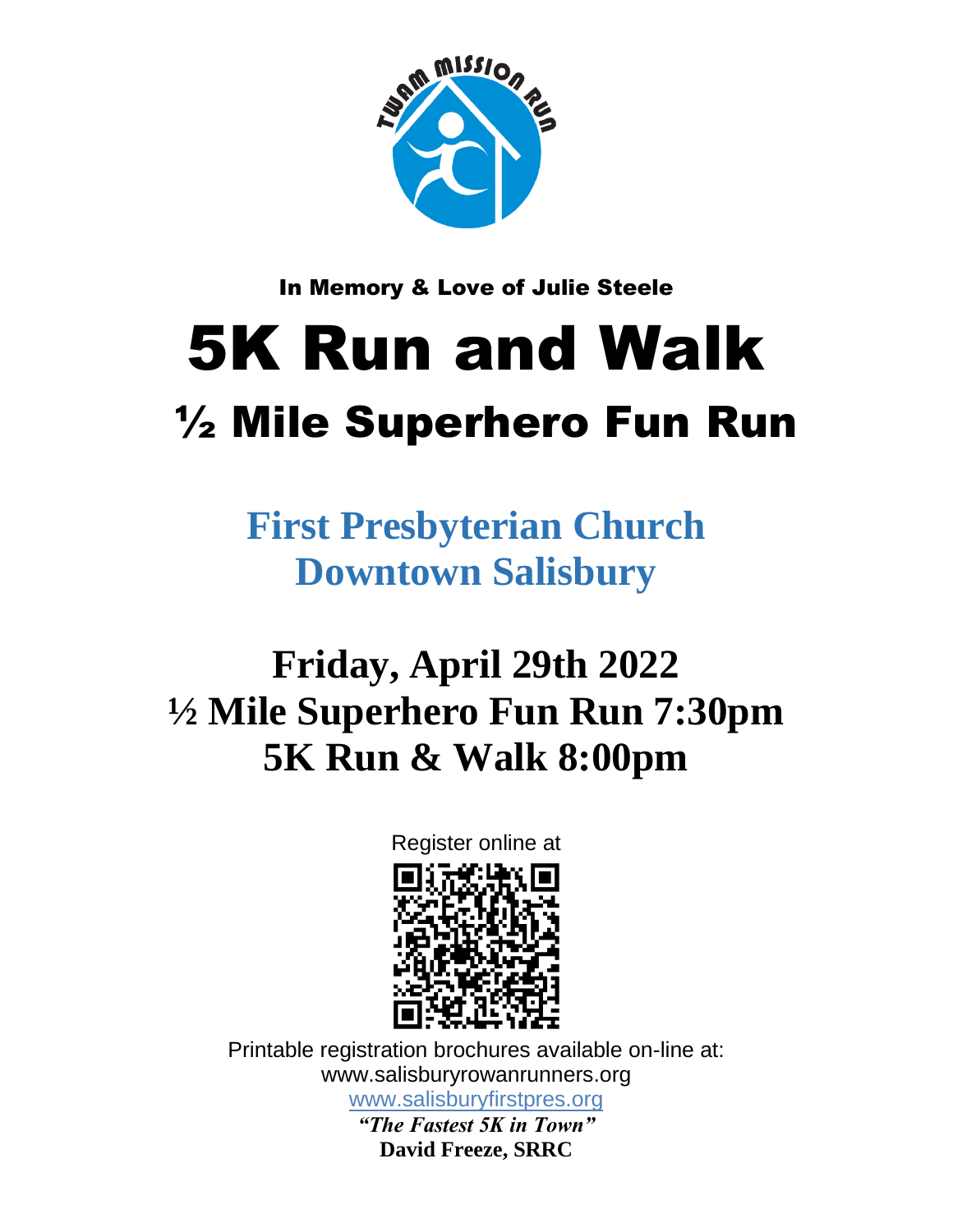#### **Faith Formation News**

#### **A Time to Give – Feed the Fish**

It is Lent, and you know what that means? It is a time of preparation and reflection as we await Holy week: the Cross and the Empty Tomb. It is also a time to think about those that suffer the devastating effects of natural disasters, poverty, hunger, and need. But, even more than just thinking, we have the opportunity to act! Easter is the collection date for the



PC(USA) One Great Hour of Sharing Offering. We will be collecting your donations during two of the joint Sunday school weeks (Trevor Eppehimer Series) in the Fellowship Hall on April 3 and April 10. We will also have fishbowls out during worship services in Lewis Hall and the sanctuary on April 3. We will announce the totals on Easter Sunday. We have fun with this collection, and it is powerful to see how much this congregation gives to support those in need of a helping hand around the world through the One Great Hour of Sharing collection.



#### **Palm Sunday Children's Processional**

Palm Sunday is April 10, and we will celebrate with a children's processional of palms in both services. It will be a great time of intergenerational worship, so bring your kids that day so they can take part in this wonderful day!

#### **Courtyard Easter Celebration**

Easter Sunday at 9:45 am in the courtyard, we will have a celebration with coffee and donuts! We will have the cross out to collect flowers, so bring a contribution to help decorate it! The caterpillars growing in my office will be beautiful butterflies by then, and we will release them. We will also announce the totals of our One Great Hour of Sharing – Feed the Fish.





#### **Giving of Your Gifts**

Luke 6:38 "Give, and you will receive. Your gift will return to you in full - pressed down, shaken together to make room for more, running over, and poured into your lap."

Did you know you can't outgive God? He takes what we offer him and gives back in abundance. Our hearts are a little lighter when we give others our time, talents, and wisdom. Yes, we receive our blessing from God; however, when we give with a happy heart and build relationships with others through our giving, we are

#### **You Are Needed for VBS**

The Faith Formation Committee is looking for volunteers to help plan this year's VBS – Food Truck Party! The dates for VBS are June 5-9, 5:00-7:00 pm. Please email me at [agalloway@salisburyfirstpres.org](mailto:agalloway@salisburyfirstpres.org) to let me know you are available to be on our planning committee or help during the event! I look forward to working with you!



fulfilling what Jesus said in Matthew 22:39 was the second greatest commandment: "…Love your neighbor as yourself." What relationship are you seeking to have with others? You are needed! You have exactly the time, talents, and wisdom that others need. I challenge you this Lenten season to find a person or group you can connect with and give to them what the Lord has gifted you with to share. **In Christ, Angela Galloway**

**Interim Director of Christian Education**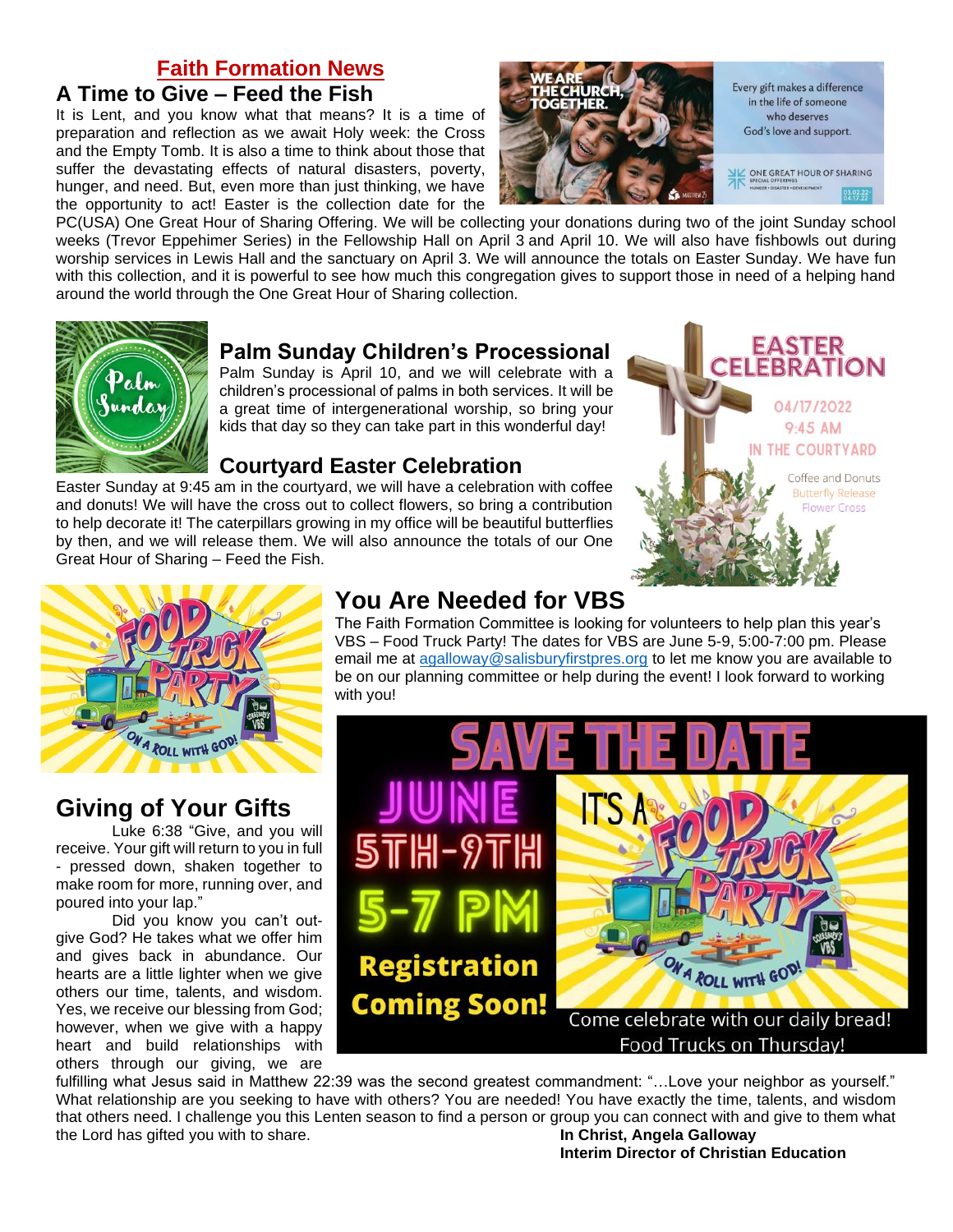# EASTER LILY ORDER FORM

Please complete the form below and put it in the offering plate or mail to the church office. The cost is \$10.00 for each lily. This includes tax.

#### **Deadline to order is April 7 - Noon**

In Memory of:

In Honor of:

Given by:

 $\#$  of Lilies

Check enclosed for

\$\_\_\_\_\_\_\_\_\_\_\_\_\_\_\_\_\_\_\_\_\_\_\_\_\_\_\_\_\_



#### **Race Task Force… Join an EYES Table discussion**

An eight-week study for women of different races and denominations will begin in mid-April, sponsored by the Race Task Force.

It's called Embrace Your Elephant Spiritually, or EYES. The journey will focus on educating, sharing and addressing the elephant in the room for many Christians racism. Michelle Strong will lead the small groups, each of which will set their own schedule. Please sign up with Debbie Collins at dgristcollins@gmail.com.

#### **Road Trip to Greensboro**

The Race Task Force is planning a trip to The International Civil Rights Center & Museum in May.

The Greensboro Museum displays artifacts, exhibits and powerful narratives related to the Civil Rights Movement and ongoing efforts. Included is the F.W. Woolworth's Lunch Counter, scene of a history-making sitin. The visit is tentatively scheduled for Tuesday, May 10, with May 17 as a backup date. Details TBA.

#### **Presbyterian Women Activities**

PW meets on the first Monday of every month at our church from 11:00-11:45. This year's study is titled *What My Grandmother Taught Me*. Dr. Randy Kirby teaches our lessons in Fellowship Hall. The next meeting is on April 4. We welcome all ladies of the church.

One of our popular projects is the Prayer

Shawl Ministry, which meets on the second Monday of every month at 10:30. If you like to knit, you are invited to join us. Joyce Durkee leads this warm and friendly group who knit the prayer shawls and also crochet the baptismal blankets.



May 1 will be our last meeting of the 2021- 2022 year. We will celebrate the worldwide Presbyterian Women's Birthday – founded in the early 1800s. Cake and ice cream will be served. At the meeting, we will also order and pay for our 2022-2023 study books titled, *Celebrating the Sabbath – Accepting God's Gift of Rest and Delight*. Bring your checkbook so we can order your copy.

At the upcoming May meeting, we will celebrate with a Thank Offering to help support the three carefully selected missions of PW International. The missions are chosen every year and include worldwide needs. In addition, we want our church to become more educated in the history and purposes of the Presbyterian Women's Organization. More information will be included in next month's newsletter.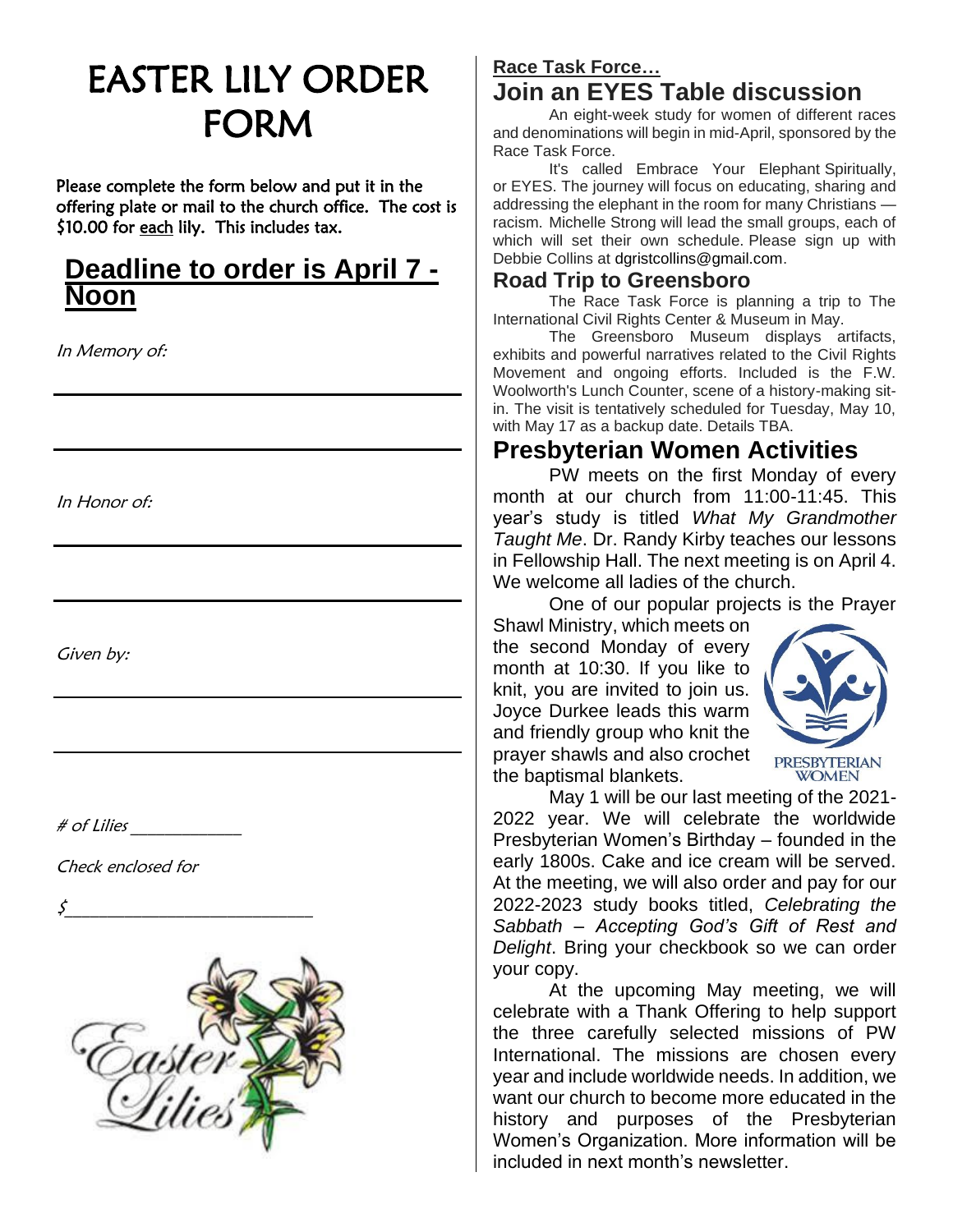## **What's Going on with Youth @ First Pres?**

It's been a great start to our spring with our Youth here at First Pres. Our young people are busy—sports, school, college credits, college decisions. But we've made sure to have a lot of fun amidst the busyness—skiing, eating together, learning together, and living life together. If you're wondering how you can support our young people, the best answer I have for you is *prayer*. Pray that God would give them peace in their day-to-day. Pray that they might know they are beloved children of God. Pray for their families as they navigate the chaotic waters of raising children in today's

world. Here are a few other very tangible ways you can support our Youth in the coming month:

**YOUTH SUNDAY:** *Sunday, May 1, in Lewis Hall @ 11:00*

On the first Sunday of May, our Youth will be leading us in a unified worship service in Lewis Hall. We were saddened to miss out on Youth Sunday the last two years, and we're excited to bring it back! This is an excellent opportunity for you to see our young people in worship, to hear them proclaim the good news, and to continue to fulfill the promises you made to them at their baptisms. We can't wait for you to join us!



#### **PREPARING FOR MISSION**

We're so excited to have put together our 2022 TWAM Mexico Mission group! This year we're taking a group of 40 to build homes just outside of Tijuana, Mexico. You all have already been unbelievably supportive of us as a team, and I hope you'll consider participating in our annual 5K TWAM Run fundraiser on Friday, April 29. There's a flyer in this newsletter with all the information you need. Our group will be serving abroad June 17-24 and will be bringing the stories of our trip to you on Sunday, June 26, just days after we return.

#### **FINANCIAL SUMMARY**

**February 28, 2022**

| <b>OPERATING</b>         |            | <b>GIVING</b>              |            |
|--------------------------|------------|----------------------------|------------|
| <b>YTD Income</b>        | 155,630.52 | <b>YTD Budgeted Giving</b> | 182,077.17 |
| <b>YTD Expenses</b>      | 145,035.31 | <b>YTD Actual Giving</b>   | 160,667.49 |
| Cash Flow - Positive     | 10,595.21  | <b>Under</b>               | 21,409.68  |
| <b>Budgeted Income</b>   | 184,327.17 | <b>Total Pledges</b>       | 167,743.83 |
| Actual Income            | 155,630.52 | <b>Pledge Payments</b>     | 149,914.49 |
| <b>Under</b>             | 28,696.65  | <b>Under</b>               | 17,829.34  |
| <b>Budgeted Expenses</b> | 189,565.17 |                            |            |
| <b>Actual Expenses</b>   | 145,035.31 |                            |            |
| <b>Under</b>             | 44,529.86  |                            |            |
| <b>DAY SCHOOL</b>        |            |                            |            |
| <b>YTD Gain</b>          | 769.29     |                            |            |
|                          |            |                            |            |